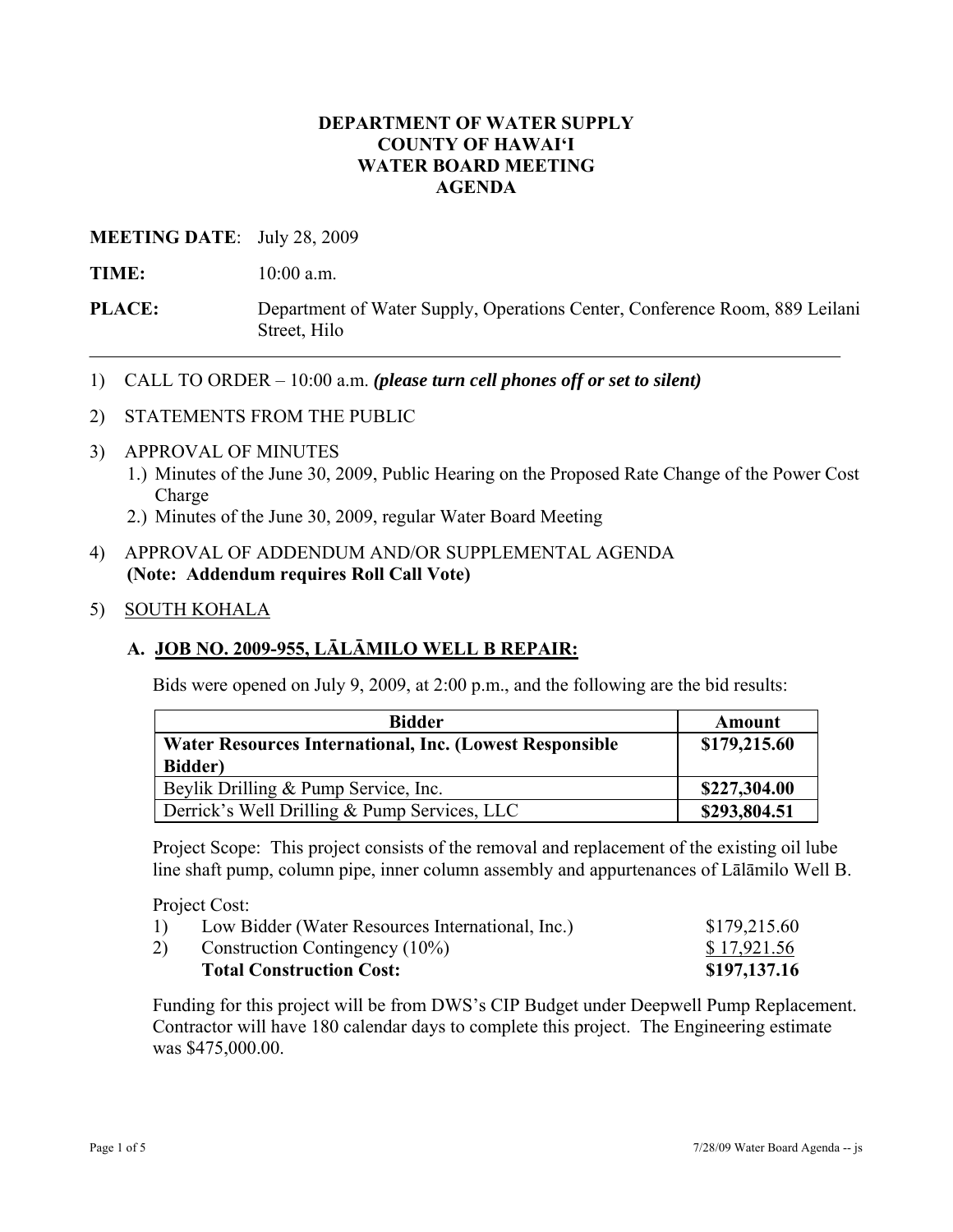RECOMMENDATION: It is recommended that the Water Board award the contract for JOB NO. 2009-955, LĀLĀMILO WELL B REPAIR, to Water Resources International, Inc. for their bid amount of \$179,215.60 plus \$17,921.56 for contingency, for a total contract amount of \$197,137.16. It is also recommended that the Board authorize either the Chairperson or the Vice-Chairperson to sign the contract, subject to review as to form and legality of the contract by Corporation Counsel.

### **B. JOB NO. 2009-953, WAIMEA WATER TREATMENT PLANT SLUDGE REMOVAL:**

At the May 26, 2009, Water Board meeting, the Water Board awarded the contract for JOB NO. 2009-953, WAIMEA TREATMENT PLANT SLUDGE REMOVAL to Sweet Water Too, Inc.

Various issues have arisen regarding this award. The Department anticipates the need to discuss and possibly request further action from the Board. Supplemental information will be provided at the meeting.

# 6) NORTH KONA

# A. **FIRST SUPPLEMENTAL WELL DEVELOPMENT AGREEMENT - LANIHAU PROPERTIES, LLC, WEST HAWAI`I BUSINESS PARK, LLC, PALANI RANCH COMPANY, INC.:**

### *(This item was deferred at the 6/30/09 Water Board Meeting.)*

The Well Development Agreement between Lanihau Properties, LLC, West Hawai`i Business Park, LLC, Palani Ranch Company, Inc., and the Water Board was approved at the Board Meeting on June 27, 2006 and executed on August 22, 2006. Now that the well has been drilled, cased, and tested, Lanihau, West Hawai`i Business Park and Palani Ranch desire to enter into this First Supplemental Well Development Agreement which details the well capacity as well as the requirements to outfit the well and its supporting facilities to obtain the water allocations for their Honokōhau Properties. This First Supplemental Agreement also outlines the allocation of and initial assignment as well as subsequent assignment(s) of equivalent units.

RECOMMENDATION: It is recommended that the Water Board approve this First Supplemental Well Development Agreement, and authorize either the Chairperson or Vice-Chairperson to execute the Agreement subject to the review and approval of the Corporation Counsel.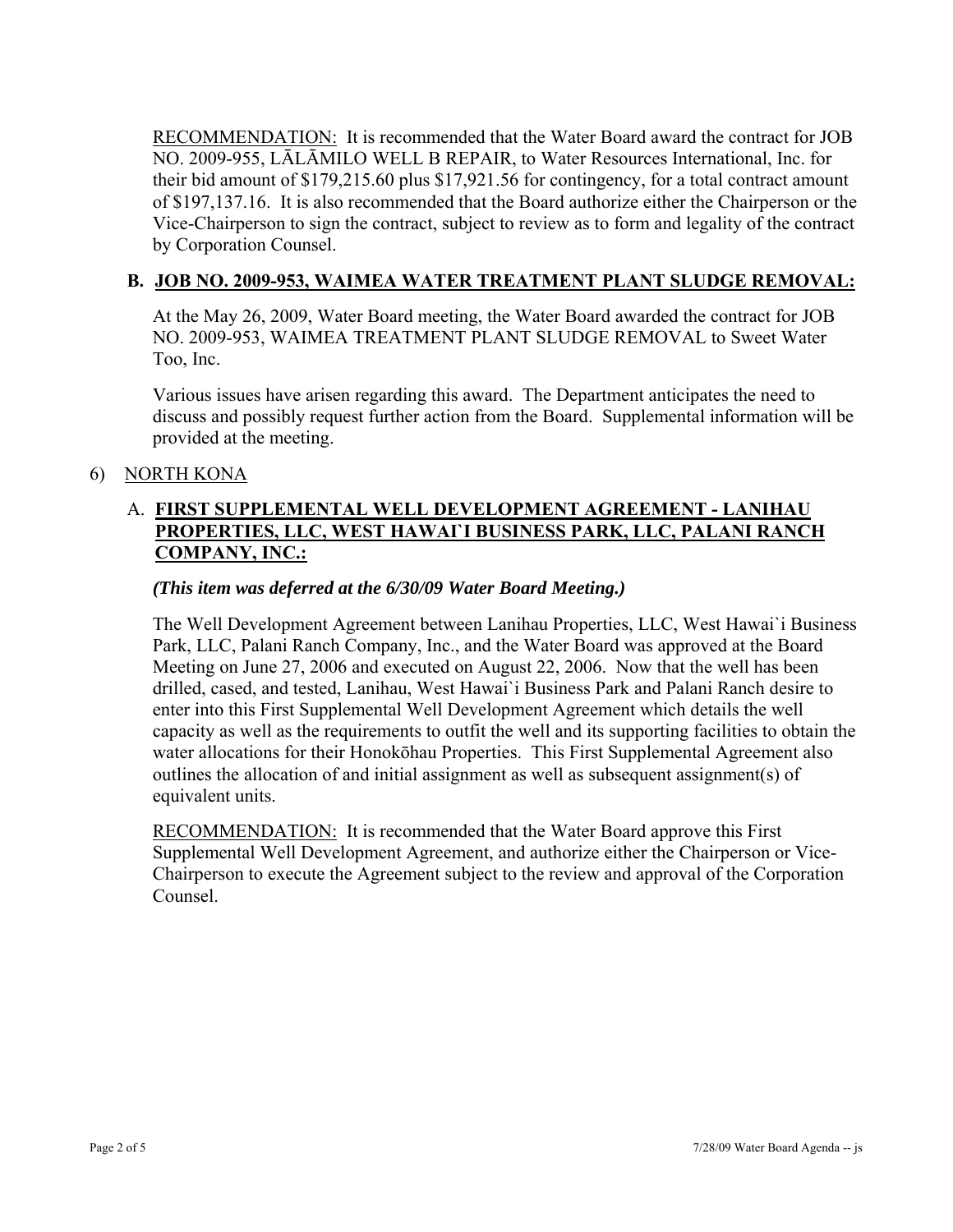# B. **OFF-SITE IMPROVEMENT AGREEMENT – WEST HAWAI`I BUSINESS PARK:**

### *(This item was deferred at the 6/30/09 Water Board Meeting.)*

Lanihau Properties, LLC, and West Hawaii Business Park, LLC (WHBP) wish to enter into this "Off-Site Improvement Agreement" (Off-Site Agreement) to provide potable water to the West Hawaii Business Park Development (WHBP Project), included in their Honokōhau Properties as described in the Well Development Agreement. This Off-Site Agreement describes the allocation of equivalent units and the water system improvements required by WHBP in order to provide potable water to the WHBP Project. The off-site improvements include but are not limited to, a 0.5-million gallon concrete reservoir and transmission mains adequate to service the WHBP Project. A portion of the project will be serviced by the existing water system adjacent to the WHBP Project.

This Off-Site Agreement is subject to the terms set forth in the Well Development Agreement and the First Supplemental Well Development Agreement if approved.

RECOMMENDATION: It is recommended that the Water Board approve this Off-Site Improvement Agreement and authorize either the Chairperson or Vice-Chairperson to execute the Agreement subject to the review and approval of the Corporation Counsel.

### C. **JOB NO. 2003-823, CONSTRUCTION OF PALANI ROAD TRANSMISSION WATERLINE MĀMALAHOA HIGHWAY TO PALANI NO. 2 RESERVOIR:**

Bids will be opened on July 23, 2009, at 2:00 p.m.; and a report and recommendation will be provided at the meeting.

#### 7) MISCELLANEOUS:

# A. **ENERGY PERFORMANCE PROJECT:**

Information on status of project to be given.

#### B. **DEDICATION OF WATER SYSTEMS:**

The Department received the following documents for action by the Water Board. The water systems have been constructed in accordance with the Department's standards and are in acceptable condition for dedication.

#### **1. FIRST AMENDMENT TO LICENSE EASEMENT No. 722**

 Subdivision Application No. 2004-0217B Lālāmilo Housing Phase I East Subdivision TMK: (3) 6-6-004:012 EWO NO.: 2007-005 (East) Owner/Licensor: State of Hawai`i, Department of Hawaiian Home Lands No. of Lots: 18 Zoning: RS-10 Final Inspection Date: *(TBA)*  Facilities Charge: \$73,440.00 Date Paid: 7/15/09 Water System Cost: *(TBA)*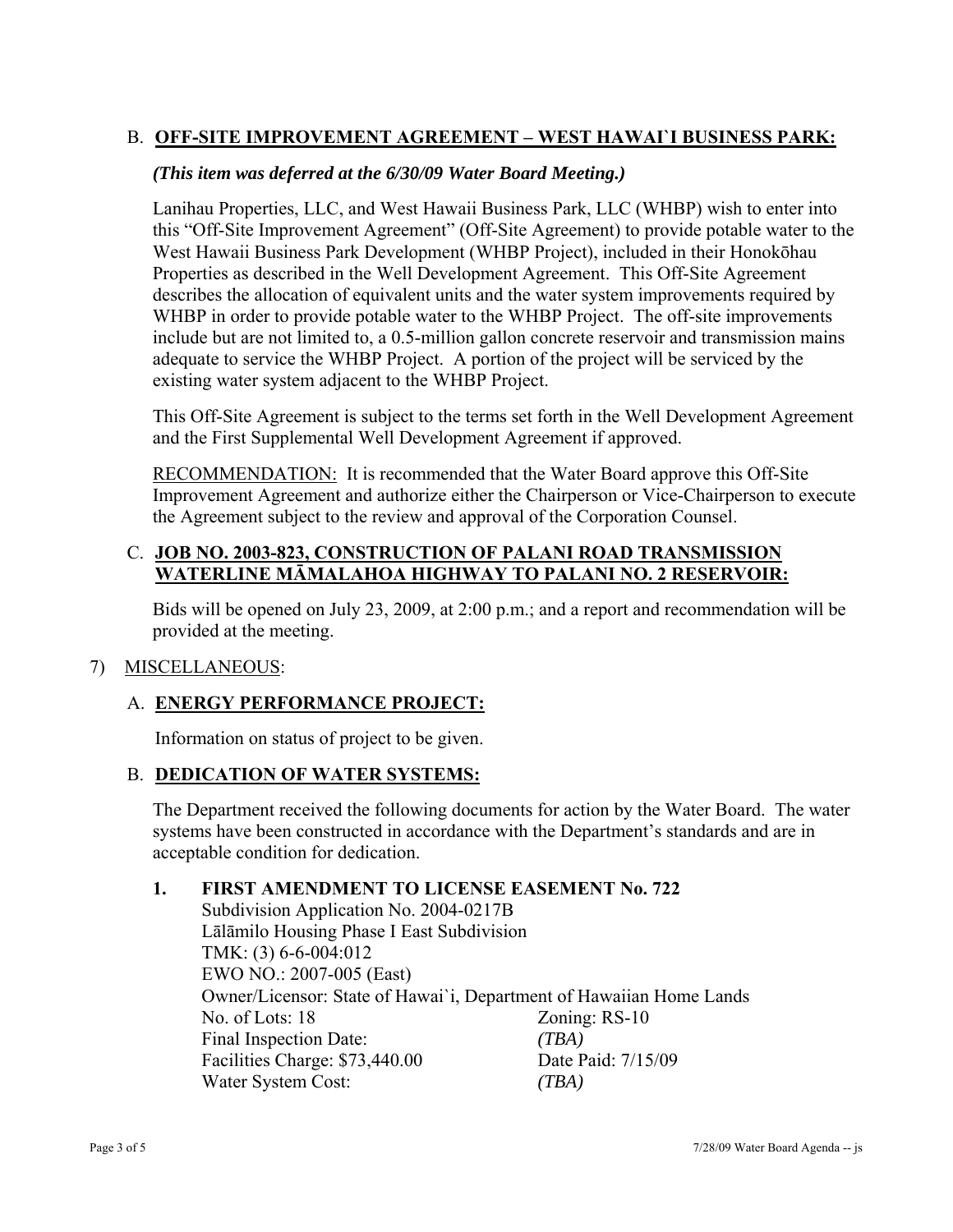## **2. GRANT OF EASEMENT AND BILL OF SALE**

Subdivision Application No. 03-000148 Grantor: Ki'ilae Farms Subdivision TMK: (3) 8-5-006:020, 027, 031 & 032 and 8-5-007:009, 014, 020 & 021 E.W.O. 2008-012 Lots: 50 and 5 Road Lots Zoning: A-5a Final Inspection Date: *(TBA)* Facilities Charge: \$341,900.00 Paid: 6/08/2007 Water System Cost: (*TBA)*

RECOMMENDATION: It is recommended that the Water Board accepts these documents subject to the approval of the Corporation Counsel and that either the Chairman or the Vice-Chairman be authorized to sign the documents.

# C. **MONTHLY PROGRESS REPORT:**

Submission of Progress Report of Projects by the Department *(see attached)*. Department personnel will be available to respond to questions by the Board regarding the status/progress of any project.

#### D. **REVIEW OF MONTHLY FINANCIAL STATEMENTS**:

Submission of financial statements and information relating to the financial status of the Department. Department personnel will be available to respond to questions by the Board relating to the financial status of the Department.

#### E. **WATER RATE STUDY:**

Discussion on the new water rate study that the Department is planning to conduct, to address the shortage of funds being generated from water sales.

#### F. **MANAGER'S REPORT**:

The Manager will provide an update or status on the following:

- 1. Update on use agreement on KIC wells
- 2. Palani Road Transmission Project
- 3. Kona Water Round Table
- 4. Sustainability/Energy/Green Team update
- 5. Employee of the Quarter presentation

#### G. **CHAIRPERSON'S REPORT**:

Chairperson to provide comments and/or information relating to matters of concern to the Water Board.